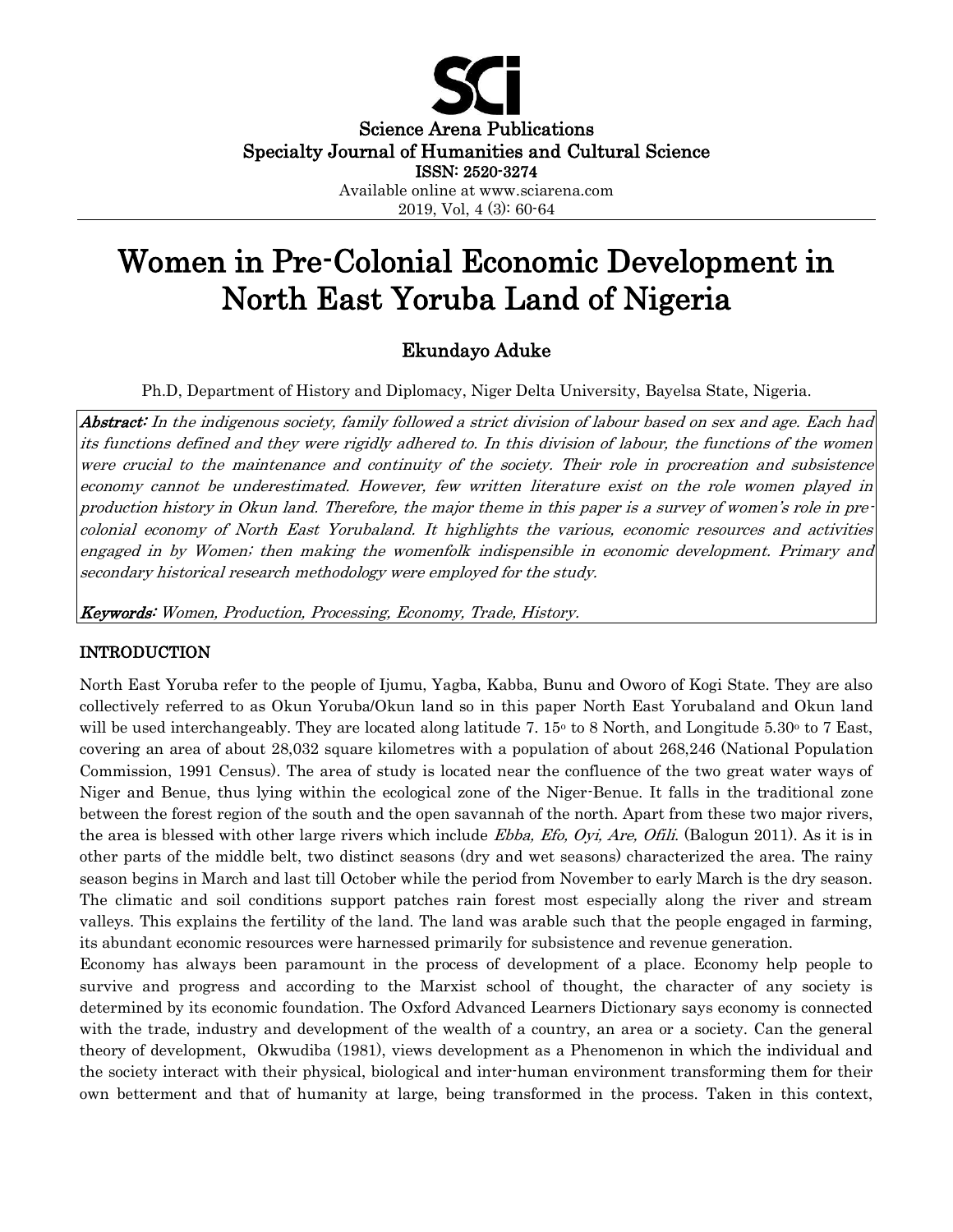development connotes training in the art of using local resources and the creative energy in problem solving. Development is also defined as the general growth of something so that it becomes more advanced, stronger (Oxford Advanced Learners Dictionary).

Development is often classified into social, economic and political aspects. This classification is often more artificial than real. All forms of development (social, economic and political) are interrelated, according to Falola (1984) "in almost every society there is usually a congruence of economic and political relationships. To isolate one from the other is to create an artificial dichotomy where there is no division at all. Both are not only intertwined but they reinforce each other and the changes in one exert a considerable impact on the other". This argument notwithstanding various disciplines can still be compartmentalized, hence we can talk about economic history and the role of women in this field.

Economic history is a subfield of historical studies that has been defined by different historians and scholars. Coleman (1981), sees economic history as the study of economic aspect of societies in the past: the history of economic use of resources such as capital, land, labour or the examination of the past performances of economies. To Ama-Ogbari (2009), economic history is the segment of history that highlights the economic growth, development, economic management and their abundant consequences on other sectors of societal endeavour. Looking critically at these definitions one can understand that economic history portrays man's effort at providing himself and his society with goods and services needed to satisfy the basic needs of life. This made economic activities to be part of man from time immemorial to the contemporary era. In essence economic history has to do with historical events of the past which passionately appeal to our knowledge of economy, and the role of women in this process cannot be underestimated.

Pre-colonial Okun land was divided along gender line, sex was the basis of role-allocation. So economic activities were sex specific, while some were general. However, women formed the bulwark of the pre-colonial economy of the area. They were not only active in farming and procesing of agricultural produce, they were very active in other sectors of the economy like craft industries, cloth, weaving, making of clay pots and native soaps, marketing or trading especially in local periodic market which were exclusively dominated by women.

## Method

This research work used document analysis to examine the role of women in pre-colonial economic development of North East Yoruba Land of Nigeria.

## Weaving Industry

The presence of weaving in Nigeria is of great antiquity. Archaeological research has revealed that a number of textiles were based on fibres other than cotton and were used in Nigeria in the period C.700 – c.1050 AD (Unumen and Odigie, 2010). Okun land has been famous for Colton production. This can be attested to by the fact that even as early as 1909 , the Cotton industry in Kabba division (Okun land) received stimulus from the British Cotton Growing Association (BCGA) which established a buying station at Kabba In 1909 under a native clerk who supervised both the cultivation and buying of Cotton on the spot (NAKSNP.178358,1921). Large quantities of these cotton were used by the people for the production of hand woven textiles called "Kijipa". Cloth weaving was the most widespread, popular and most important female industry in pre-colonial Okun land. As a well established industry both young and old women as well as young girls were involved. Cotton turning on the spindle in preparation for weaving activities was done by old women, who could no longer go to farm to work. However, young girls were also taught by their mothers how to tan, spin and weave as soon as they were matured to face the task of running the yarn across the looms on their knees (Omoniyi, 2011). Here in Okun land, there was no strict specialization in the production process as was discovered by Odigie and Unumen (2010) among the women in Pre-colonial Esan. According to them while some women specialized in the spinning process, others specialized in actual weaving. Though a woman weaver could also do the spinning as well (Ibid).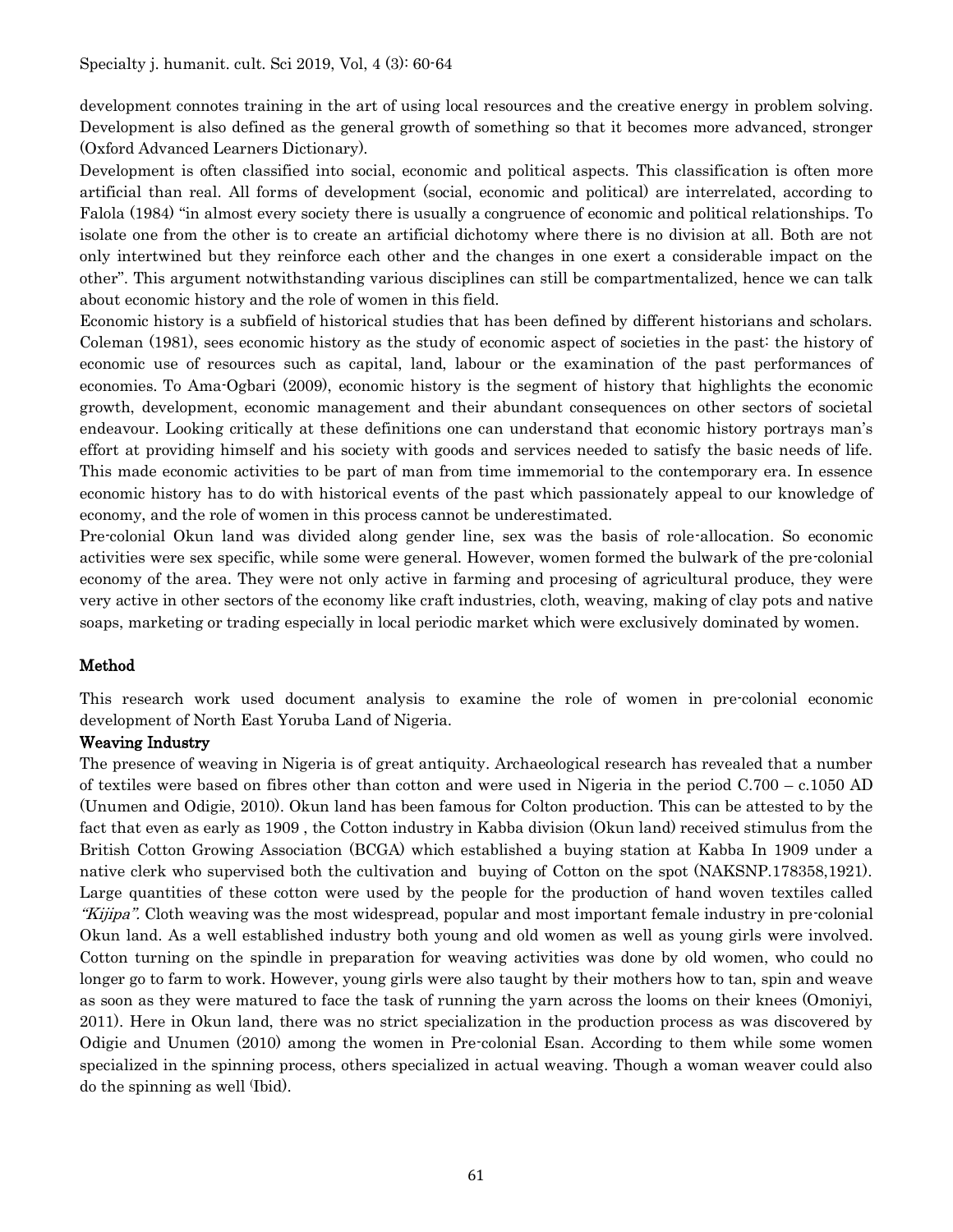Horizontal weaving were not practical in Okun land rather the most common weaving technique was the traditional vertical looms called (Gbogboro) made of raffia palm branches and bamboo plants (Olorunleke 1992). It was usually dug deep into the ground or made to rest against the wall and positioned up-right. There were upper and lower poles which were fastened on to the two wooden uprights. All stages of the manufacturing process – ginning, spinning, carding, dying and weaving were done locally. Technically, the weaving process proceeded from the bottom to the top after the yarns have been moved round the upper and lower beams. As the weaver sat on a wooden stool with feet in a knee-deep trench facing the loom, she pushed down into the warps a long bobbin stick on which wefts are wound. By this the required pattern were made on the cloth. The weaver did this continuously until just a few inches remained unfilled, this unfinished part was later cut and the finished cloth was removed from the loom. It had a very turf texture, some with decorations and designs depending on the type of fabrics used in the process. Popularly known and called Kijipa, this could be used for occasions such as traditional weddings, funeral or any other celebrations. The Kijipa cloth had both utilitarian and ceremonial purposes. The purely white-coloured Kijipa known as  $\dot{O}gbo$  was used by the husband as his covering cloth or by the adherents of the traditional gods during celebrations to those gods. (Omoniyi, 2011). Women usually weave for personal use as well as for sale and their work was individually carried out.

## Dye Production

Closely associated with the weaving industry was dye production which was locally produced and used to give colour to the hand woven *Kijipa*. It is known as aro and could be red, yellow or black in colour. The production process involved the pounding of the roots, stems, bark, leaves, flowers and fruits of many plants. After pounding, the mixture was poured either into pockets of dye pits dug into the ground or kept in suspended pots in solution form. Technically, the dye pits were dug round. And the side of the dye pits were rubbed with cow dug in order to prevent the solution from seeping into the ground. The dye pots could be kept under a tree at the back of the compound or in secluded, shaddy areas at the back of the house. The Kijipa Cloth was then immersed in the solution and taken out to dry. Places like Okeri in West Yagba and Ponyan and Oranre in West, Yagba were well noted for dye production.

#### **Pottery**

Another very important pre-colonial industry exclusive to women in North East Yoruba land was pottery. The community well noted for this craft in Okun land was Ogga in West Yagba. Pottery industry, though wide spread in Okun land because the raw materials clay, (mud) was available and easily worked, was restricted to the people of Ogga in West Yagba, due perhaps to their skills. Potters worked individually in their various compounds, children helped their mothers and female relatives in the various stages of the industry, thereby learning the art of pottery themselves. The techniques employed for making pots was by coiling pieces of clay into a desired shape to produce a variety of clay pots. The raw materials (clay) usually gotten from the river banks by the potters was pounded after stones, pebbles and roots have been removed. The mixture was left in the sun to dry. The dry clay was then broken into lumps, kept in a pot with enough water to enable the clay to slake. After staying overnight the mixture was taken out and mixed with a filler to reduce its plasticity in readiness for pot making. Then a lump of prepared clay was put in a smaller object such as calabash or mortal and a hollow is beaten out in its middle.

By way of further processing, the clay was gradually drawn up diagonally by the potter until a tall straightsided shape was achieved. The potter continually added more clay also using her fingers to make some fluting inside the pot until a spherical shape is made out. Water was then sprinkled on the walls of the pot, the products were pre-heated to ensure proper dryness and there after fired again until they were red-hot. At this point the pots were taken out pushed into a heap of red leaves and later dipped in, while still hot, into a locust bean liquor in order to seal the pores on them (Ibid). The pots were left to cool and ready for the use.

It is important to note that this craft thrived best in the dry seasons because production was carried out in the open. Firing would be almost impossible during the raining season, pots have different names that correspond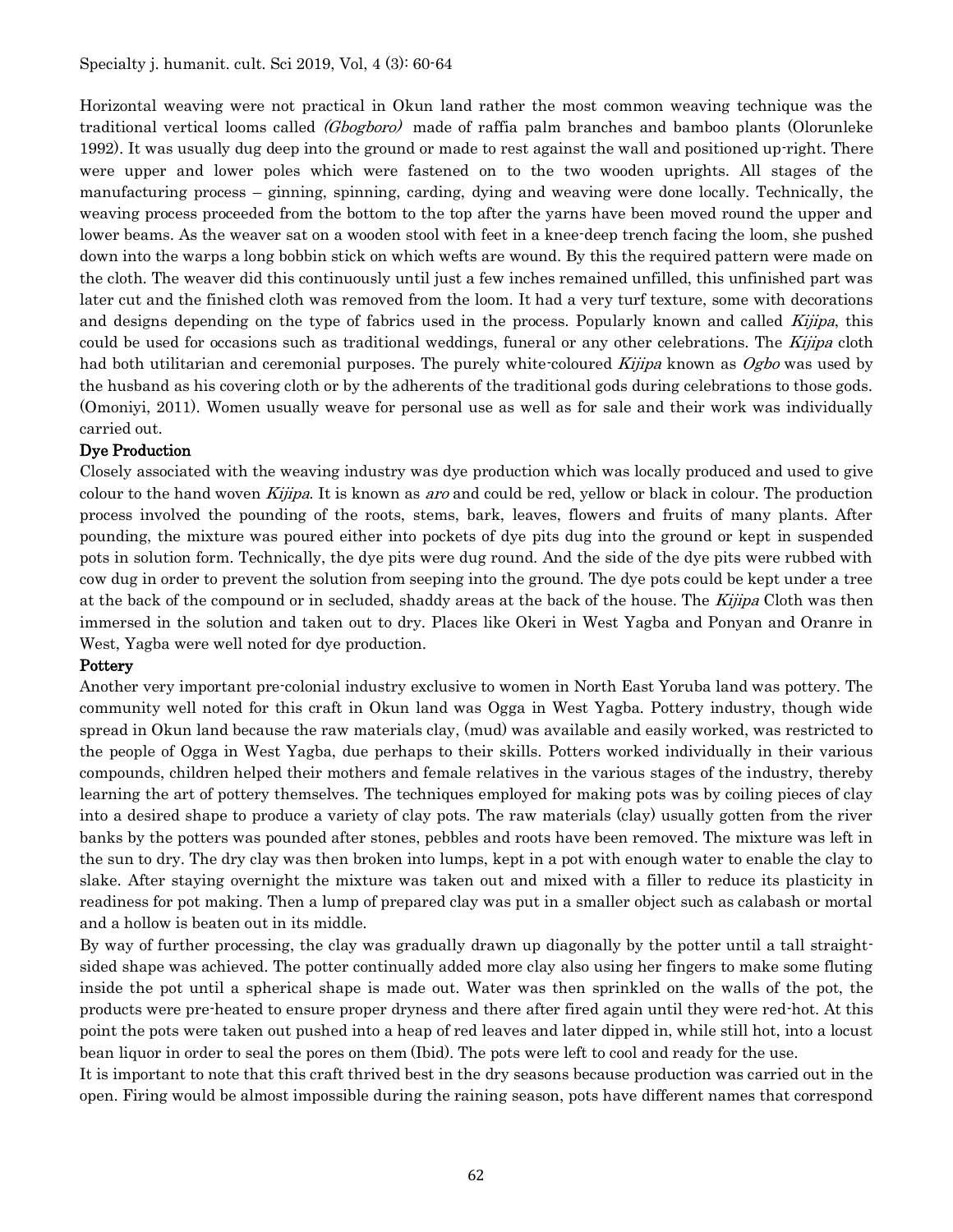with their sizes and the purposes which they served. Some were used for storing water, cooking, bathing, while the small one had ritual values not only for individuals but also for native doctors. The products were marketed by the manufacturers carrying their wares in big calabash and baskets having tied the pots together with rope-nets. With the introduction of colonial rule, the use of pottery lessened due to the importation of European metal ware and enamel wares. This notwithstanding demand for clay pots in Okun land is still very high especially in remote villages not only because of its cheapness but for its domestic uses. Many still preferred to drink water stored in clay pots.

#### Soap Industry

The soap industry was also an exclusive preserve of women. Raw materials were de-fruited oil palm branches, some special wood and incrustation of coconut. These materials were put into one pot and burnt into ashes. The ashes were collected into a basket, placed on top of a pot as the content of the basket were carefully mixed with water, the solvent drained into the pot. This solvent was later boiled on fire with small quantity of palm oil being added. The producer stirred the mixture on the fire, rigorously sprinkling fresh ashes into the boiling pot to thicken the substance in the pot. When it finally thickened the black was brought down to cool and later fashioned into soap balls of various species generally known as *Ose Dudu (Black Soap)*. This native soap was of great value in pre-colonial days. Its domestic uses include bathing, washing of dishes and cloths and particularly useful for bathing new born babies. It was also believed to have some medicinal qualities which still make the soap very important till date. The soap was also marketed by the producers.

#### Trade

Another very important economic role of women in Pre-colonial Okun land was trade. So in the area of exchange, women participated in both short and long distance trade within and beyond the borders of Okun land. Buying and selling one can say was indeed an extension of domestic works for women. There were house hold trade as well as periodic of four (4), five (5) day or even eight (8) day markets in each village. At the household level, trade which was probably the earliest form of trade was carried out in every quarter and street particularly in front of the house. Articles were farm products like yam, cocoyam, groundnuts etc. Women were also responsible for selling of agricultural products, products of craft and the purchase of household items. The particular place of women in periodic markets in Okunland was not strange, this feature appeared to be a common characteristics of most West African markets in pre-colonial period. For instance early European traders like Lander who observed this, commented that women were the most if not the only traders in West Africa (Holder, 1961). Villages were connected by foot paths to enhance exchange of products. The well-used long distance routes included that from Kabba through Bunu country, linking Alele, Oboko, Okoin, Igun and finally terminating at Lokoja. Another passed through Egbe from Patigi linking Isanlu, Ejuku, Ife-Olukofun, Igbagun to Omuo in Akoko and then to Lagos on the coast (Ekundayo, 2010). On this long distance routes, the traders were known to have formed trade guilds. To enforce strict compliance, trade guilds were under the unwritten checks and balances of guild rules and regulations. The lineage also assisted in establishing control over various trade guilds because in some cases members of a lineage followed the same crafts and workers were untied by kingship ties. Prominent among the articles of trade were the locally woven cloths such as *Efu, Kijipa*, palm produce and kolanuts others were potash, pepper and yams. In some of the principal markets, traders were organized according to their products. Thus there were Egbe alaso (guild of cloth traders or sellers), Egba Olose (guild of soap traders), Egbe alata (guild of pepper sellers), etc. Good transportation and communications were essential and basic to the exchange economy. So in the absence of beast of burden such as donkeys, camels and horses common to their northern neighbours, women in northeast Yoruba land, not only personally carried their goods but also employed paid carriers (Falola, 1979). The well-established markets in the areas brought people from geographical locations together, thus, helping to foster cordial inter-group relations and enhanced socio-economic development in the area. In general, the pre-colonial economy, though mostly subsistence was buoyant and dynamic due to the selfless efforts of the women.